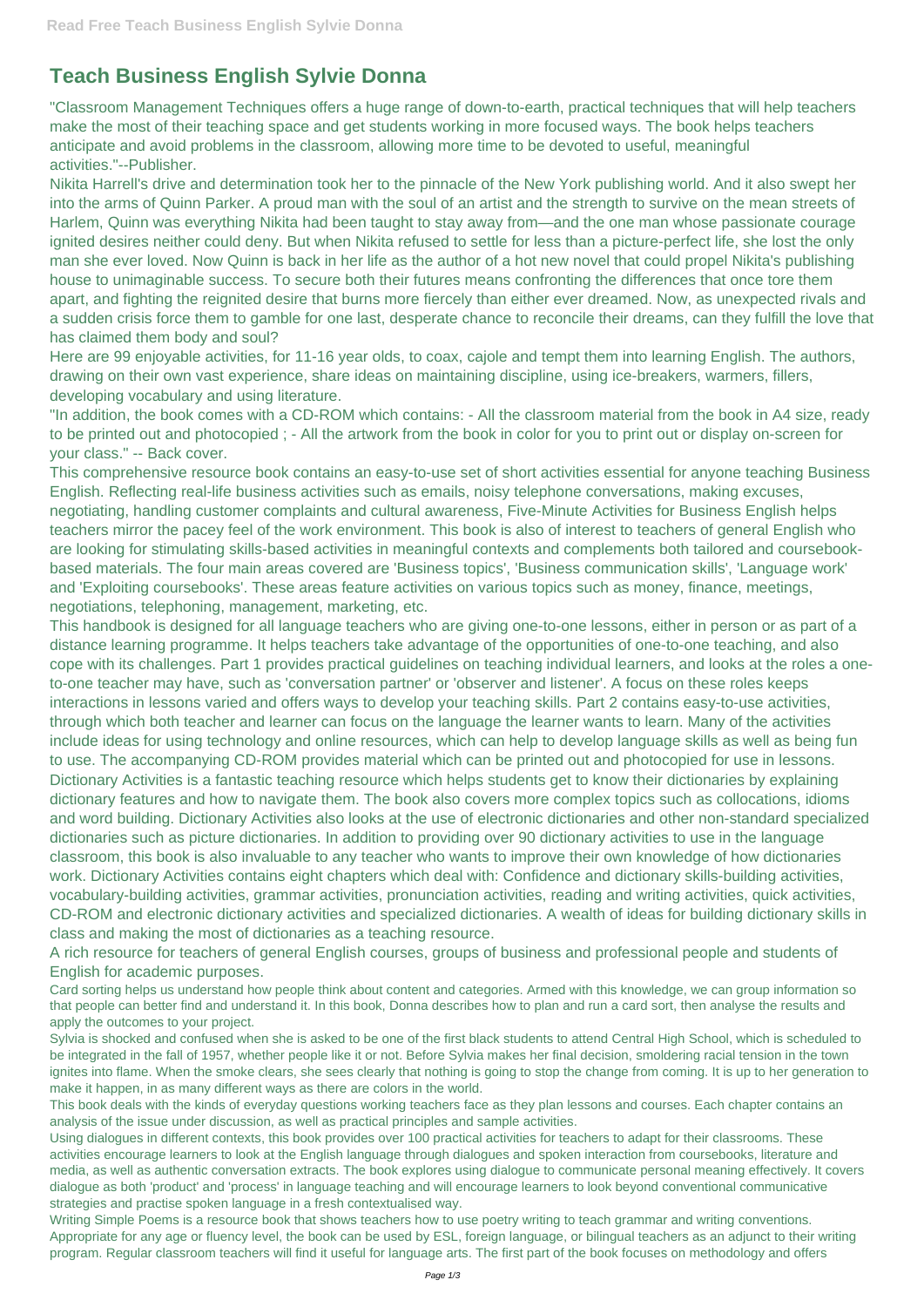suggestions for ways to integrate poetry writing with the curriculum. The second part of the book contains twenty-five easy-to-follow lesson plans, each with poetry models and sample poems written by students of various ages and linguistic backgrounds. The third part of the book offers an index of teaching points and a glossary of grammar terms.

Gives background to the business learner's world and strategies for approaching the training task, focusing on the learner's professional knowledge and experience. This book is suitable for teachers, trainers, and course organizers in the field of Business English or considering a move into it.

Written by experienced teachers and teacher trainers, this series offers practical teaching ideas within a clear, theoretical framework. Each title includes a photocopiable 'Task File' of training and reflection activities to reinforce theories and practical ideas presented.

Using Folktales provides over 40 ready-to-use activities and dozens of stories which are suitable for all ages from beginner to advanced level. The paperback edition shows teachers how to take advantage of the unique literary characteristics of folk tales to facilitate language learning. It provides over forty ready-to-use activities and dozens of stories. Activities are suitable for all ages and range from beginning to advanced. Short activities reflecting real-life business situations to complement both tailored and coursebook based materials. Varied vocabulary tests with answers; new to the popular English Vocabulary in Use series. Varied vocabulary tests with answers; new to the popular English Vocabulary in Use series.

"This fun, flexible and accessible photocopiable business English resource book contains 43 games and activities. The material is mainly functional, focusing on the most commonly practised functions on the business English syllabus. This means that the book can be used to complement a wide range of business English courses. It provides learners with an opportunity to practise relevant language and communication skills in a variety of business situations. It is aimed mainly at adult students who work in a business context and need English at work, or pre-experience learners who plan to enter the business world and use English there. Although designed mainly for lower to upper-intermediate level students, the user-friendly teaching notes mean many of the activities can be easily adapted for use with elementary or more advanced students."--Publisher's description.

A wide range of motivating and engaging stories from many cultures and sources.

A comprehensive introduction to Business English dealing with a range of issues from needs analysis and course planning to testing and evaluation.

Intercultural Language Activities offers practical teaching ideas which encourage learners to reflect on their own language and culture, as well as that of others. Topics covered in the fourteen chapters include childhood, food, sport, icons, politics and body language. The book also helps learners mediate in situations of cultural misunderstanding and start web-based intercultural exchanges. It examines interview techniques, how people present themselves, and ways to interpret cultural symbols and characteristics, such as those found in postcards, advertisements and online newspapers. In engaging with these topics, learners become intercultural explorers and raise their level of communicative competence. This is an invaluable resource for any teacher who wishes to combine language learning with cultural exploration. In addition, the accompanying CD-ROM provides print-friendly photocopiable worksheets and reading texts which can be put to immediate use.

'CLIL Activities' is organised into five chapters: activating, guiding understanding, focus on language, focus on speaking, and focus on writing. A further chapter provides practical ideas for assessment, review and feedback.

In a wise and witty graphic memoir, a young artist finds her path apart from the expectations of those around her. Sylvie lives in a school in France. Her father is the principal, and her home is an apartment at the end of a hallway of classrooms. As a young child, Sylvie and her brother explore this most unusual kingdom, full of small mysteries and quirky surprises. But in middle and high school, life grows more complicated. Sylvie becomes aware of her parents' conflicts, the complexities of shifting friendships, and what it means to be the only Jewish family in town. She also begins to sense that her perceived "success" relies on the pursuit of math and science—even though she loves art. In a funny and perceptive graphic memoir, author-illustrator Sylvie Kantorovitz traces her first steps as an artist and teacher. The text captures her poignant questioning and her blossoming confidence, while the droll illustrations depict her making art as both a means of solace and self-expression. An affecting portrait of a unique childhood, Sylvie connects the ordinary moments of growing up to a life rich in hope and purpose.

A richly illustrated and valuable guide to the role of pictures and other visual materials in language teaching. This book brings together a wealth of ideas on how to use pictures in a wide range of language learning situations. It discusses the contribution visuals can make to all the classroom settings in providing real opportunities for students to communicate, whether they are working as a class, in groups or in pairs. There are then over 200 practical suggestions for picturegenerated language work. They make use of visual materials which are readily available to teachers anywhere, or easyto-copy illustrations. The activities can be integrated into all stages of the language teaching process and advice is given on how to adapt the ideas to suit different teaching environments. The book ends with advice on setting up a picture library, including how to find visuals, how to categorise pictures, and storage methods. The first history of the western polymath, from the fifteenth century to the present day From Leonardo Da Vinci to John Dee and Comenius, from George Eliot to Oliver Sacks and Susan Sontag, polymaths have moved the frontiers of knowledge in countless ways. But history can be unkind to scholars with such encyclopaedic interests. All too often these individuals are remembered for just one part of their valuable achievements. In this engaging, erudite account, renowned cultural historian Peter Burke argues for a more rounded view. Identifying 500 western polymaths, Burke explores their wide-ranging successes and shows how their rise matched a rapid growth of knowledge in the age of the invention of printing, the discovery of the New World and the Scientific Revolution. It is only more recently that the further acceleration of knowledge has led to increased specialisation and to an environment that is less supportive of wide-ranging scholars and scientists. Spanning the Renaissance to the present day, Burke changes our understanding of this remarkable intellectual species.